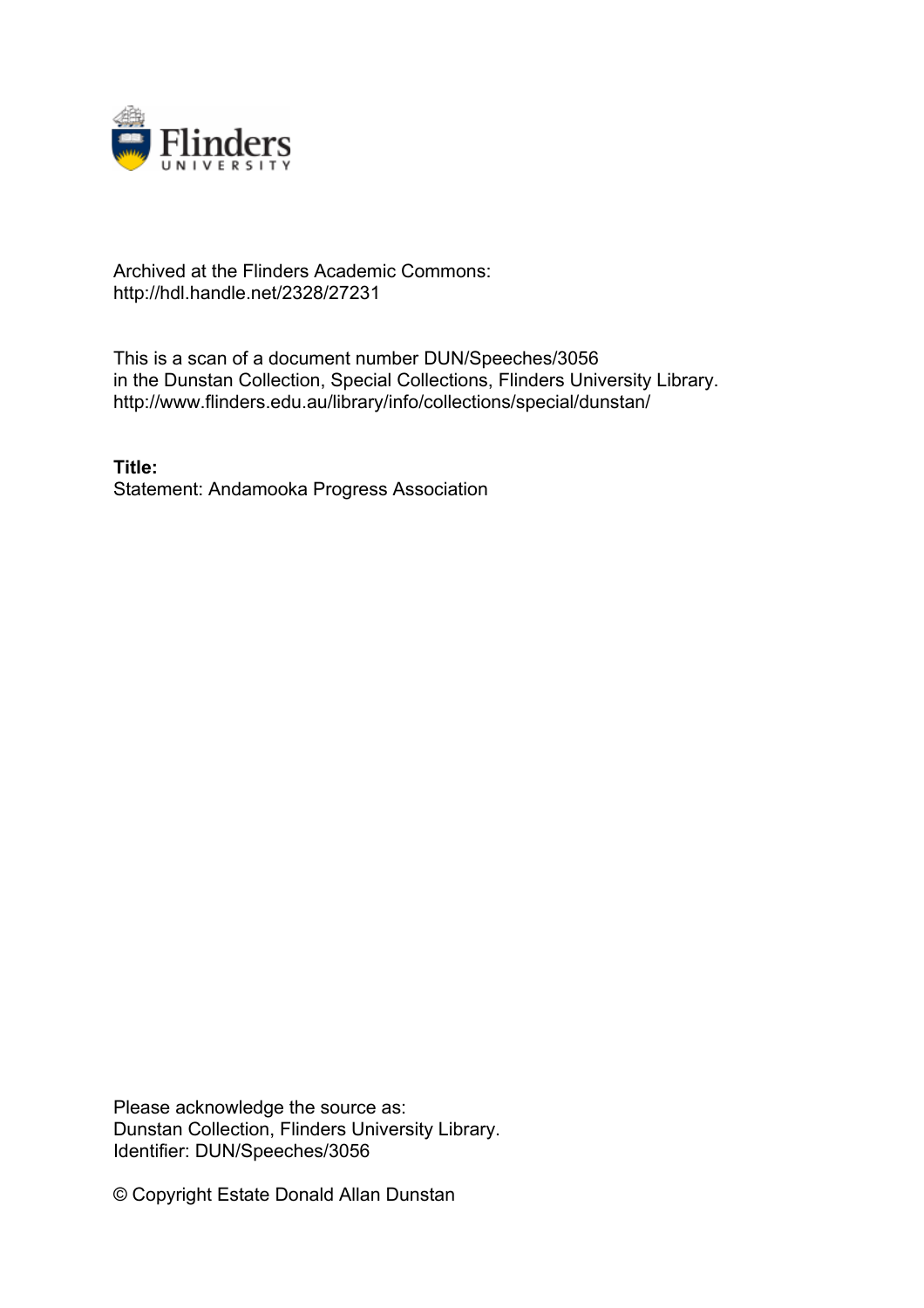79. <sup>3056</sup>



**TATEMENT** 

from the Premier

Date........**July...20, 1976....... Embargo** 

**State Administration Centre, Victoria Square, Adelaide, South Australia 5001 228 4811** 

**The State Government has sent a cheque for \$5000 to the Andamooka Progress Association for the completion of the Andamooka community hall, the Premier, Mr. Dunstan, said today.** 

**The cheque follows a promise by the Premier during a visit last month to the town. Mr. Dunstan was being shown around Andamooka by the executive of the Progress Association when they mentioned that the community hall could not be finished for lack of funds and the Premier said the State Government would assist immediately.** 

**"I am very happy that we have been able to get this money to the Association so quickly," the Premier said.** 

**"I was extremely impressed with the work which had already been done on the community hall and the obvious determination of the people of Andamooka to get it finished. My Department provides funds for community centres throughout the State and the Andamooka community hall was an example of the way we wish to assist the estabishment of local centres".**